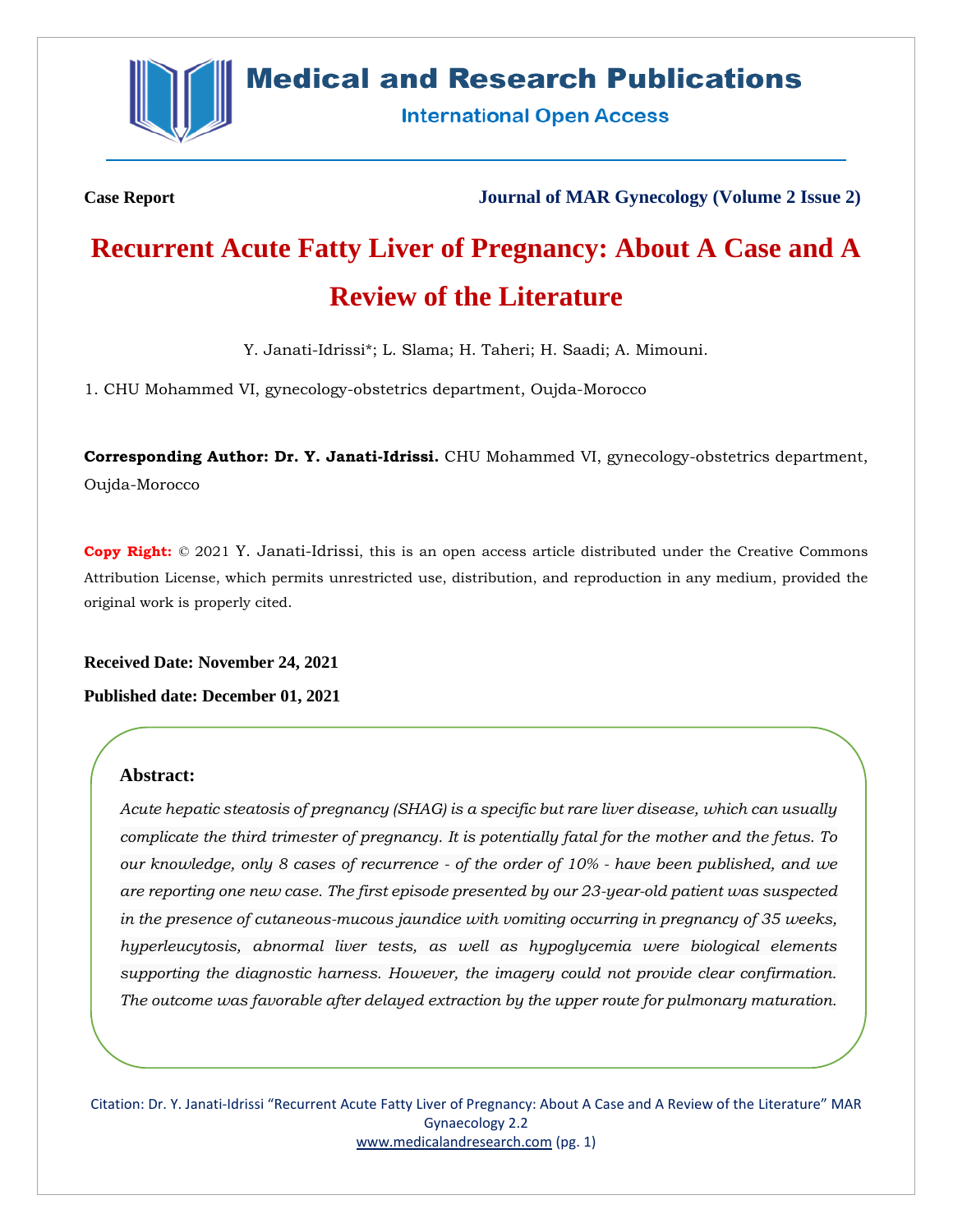*Three years later, she presented to the obstetric emergency room after 36 weeks + 6 days, with a clinical-biological picture almost similar to that of the first episode, and the pregnancy was terminated by caesarean section for suspected recurrence. The evolution has been favorable for the mother and her children. The importance of communication on the risk of recurrence, and clinical and biological monitoring, in particular in the third trimester of subsequent pregnancy, are imperative in order to improve the prognosis of this pathology*

#### **Summary**

Acute fatty liver of pregnancy (AFLP) is a specific but rare hepatopathy that can usually complicate the third trimester of pregnancy. It is potentially fatal for the mother and the fetus. To our knowledge, only 8 cases of recurrence -about 10%- have been published, and we report a new case. The first episode presented by our 23-year-old patient was suspected in front of a cutaneous-mucosal jaundice with vomiting occurring on pregnancy of 35 SA. Hyperleucytosis, abnormalities of the hepatic balance, as well as a hypoglycemia were biological elements supporting the diagnostic beam. On the other hand, imaging could not bring a clear confirmation. The evolution was favorable after deferred extraction by caesarean section for pulmonary maturation. Three years later, she presented to the obstetrical emergency room at 36 weeks and six days of amenorrhea, with a clinical and biological picture almost similar to that of the first episode, and the pregnancy was interrupted by caesarean section for suspicion of recurrence. The evolution was favorable for the mother and her childrens. The interest of the communication on the risk of recurrence, the clinical and biological monitoring in particular in the third trimester of the subsequent pregnancy are imperative, in order to improve the prognosis of this pathology.

### **Introduction**

Acute fatty liver disease was once considered extremely rare. However, with increased awareness, improved prenatal care and screening, diagnosis is made early, and less obvious cases are recognized. Currently, the prevalence of SHAG is estimated at 1 to 3 cases per 10,000 deliveries **[**1,2**]**.

SHAG is a condition whose clinical and laboratory symptoms are well known **[**3,4**]**. Liver puncture biopsy (PBH) is the gold standard diagnostic test since the definition of SHAG is histological **[**5**]**. However, this invasive examination, the morbidity of which although low is not negligible, occupies a limited place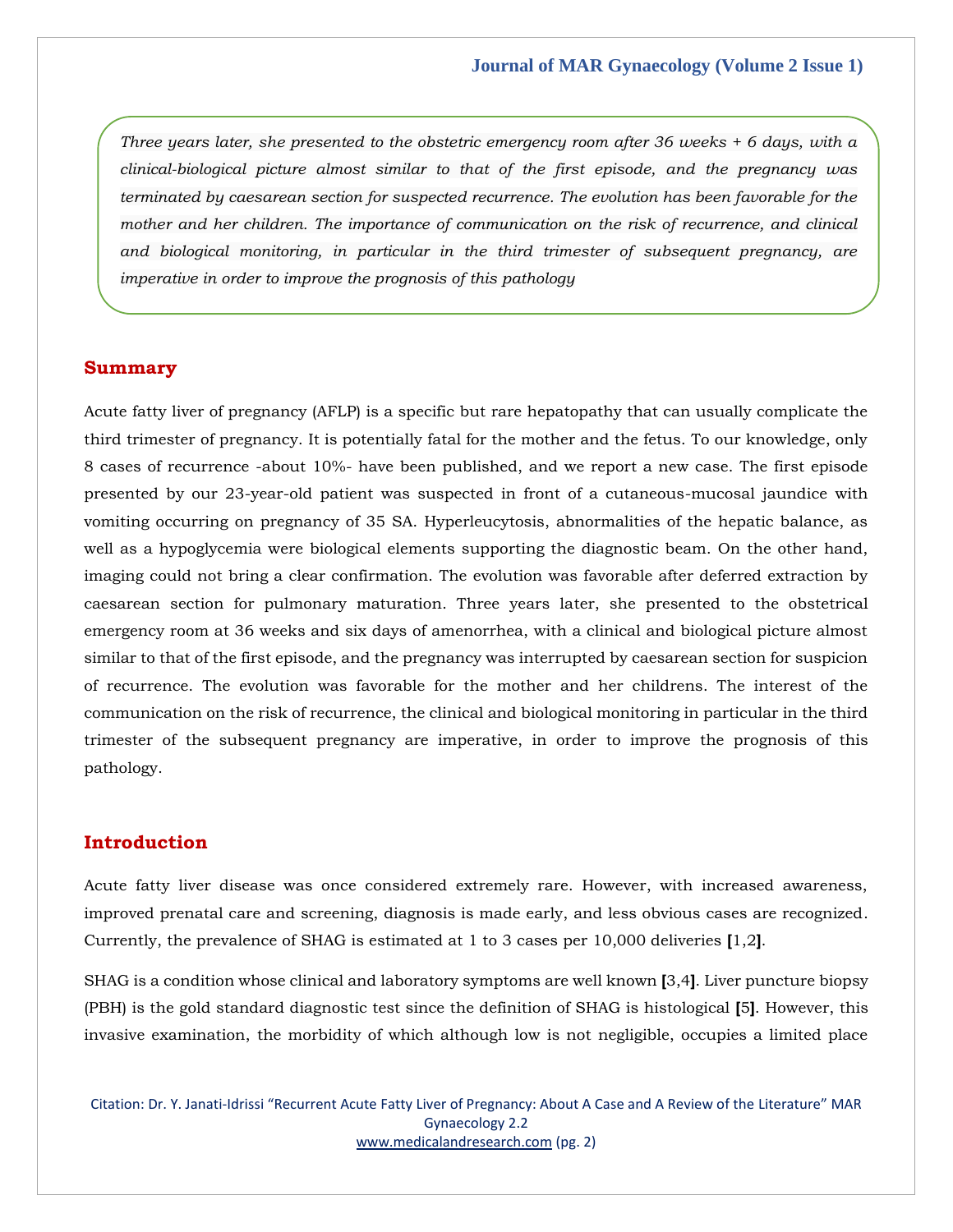when SHAG is suspected. A range of arguments to lead to an early diagnosis, without resorting to an invasive procedure, improves the maternal-fetal prognosis **[**6**]**.

SHAG is a rare pathology whose incidence varies according to studies from 1 / 1,000 to 1 / 20,000 deliveries **[**8-9**]**, and may be responsible for acute hepatocellular failure. The prognosis has been considerably improved in recent years with early fetal extraction **[**5**]**. The cause of the accumulation of lipids during this micro-vacuolar steatosis is currently not fully understood. SHAG has been shown to be associated with an inherited deficiency of the LCHAD (Long-chain 3 hydroxy-COA dehydrogenase) enzyme in the mitochondrial beta-oxidation cycle of fatty acids. It is indeed an autosomal recessive inherited defect.

Few cases of recurrence have been published, the first was reported in 1990 by Barton et al. **[**10**]**, then seven other cases were published subsequently **[**11-12**]**. We report a new case of relapsing SHAG.

# **Observation**

A 23-year-old woman, primigest, admitted to maternity in 2017 after 35 weeks of amenorrhea, for onset of increasing jaundice which appeared two weeks before her admission. The patient did not report any particular history, did not take any long-term medication and did not consume alcohol. The pregnancy was progressing normally. On the day of her admission, the patient complained of vomiting, nausea, with abdominal pain. The clinical examination objectified: a generalized cutaneous-mucous jaundice of cholestatic appearance without associated pruritus, a normal blood pressure at 120/60 mmhg, with negative proteinuria, the gyneco-obstetrical examination found: a bishop at 0 and BCFs perceived.

The obstetric ultrasound found an active pregnancy, and an estimated fetal weight was 2100g. The results of the laboratory tests were as follows: hemoglobin at 11.5 g / dl, platelets at 312,000 elements / mm3, white blood cells at 17,400 elements / mm3, prothrombin (PT) level at 53%, prolonged activated cephalin (TCA), aspartate aminotransferase (ASAT) 494 IU / L (10 times normal), alanine aminotransferase (ALAT) 123 IU / L (3 times normal), gamma glutamyl transferase ( γGT) at 26 IU / L, total bilirubin at 162 μmol / L, with conjugated bilirubin at 111 μmol / L, serum creatinine at 6.5 mg / L, urea at 0.18 g / L, blood glucose at fasting at 0.48g / L, and lactate dehydrogenases (LDH) at 722 IU / L.

The abdominal ultrasound did not show any sign that argued for a fatty liver, namely diffuse hepatic hyperechogenicity. Likewise, there was no ultrasound evidence of intraperitoneal effusion, and the intraand extrahepatic bile ducts were undilated.

Citation: Dr. Y. Janati-Idrissi "Recurrent Acute Fatty Liver of Pregnancy: About A Case and A Review of the Literature" MAR Gynaecology 2.2 [www.medicalandresearch.com](http://www.medicalandresearch.com/) (pg. 3)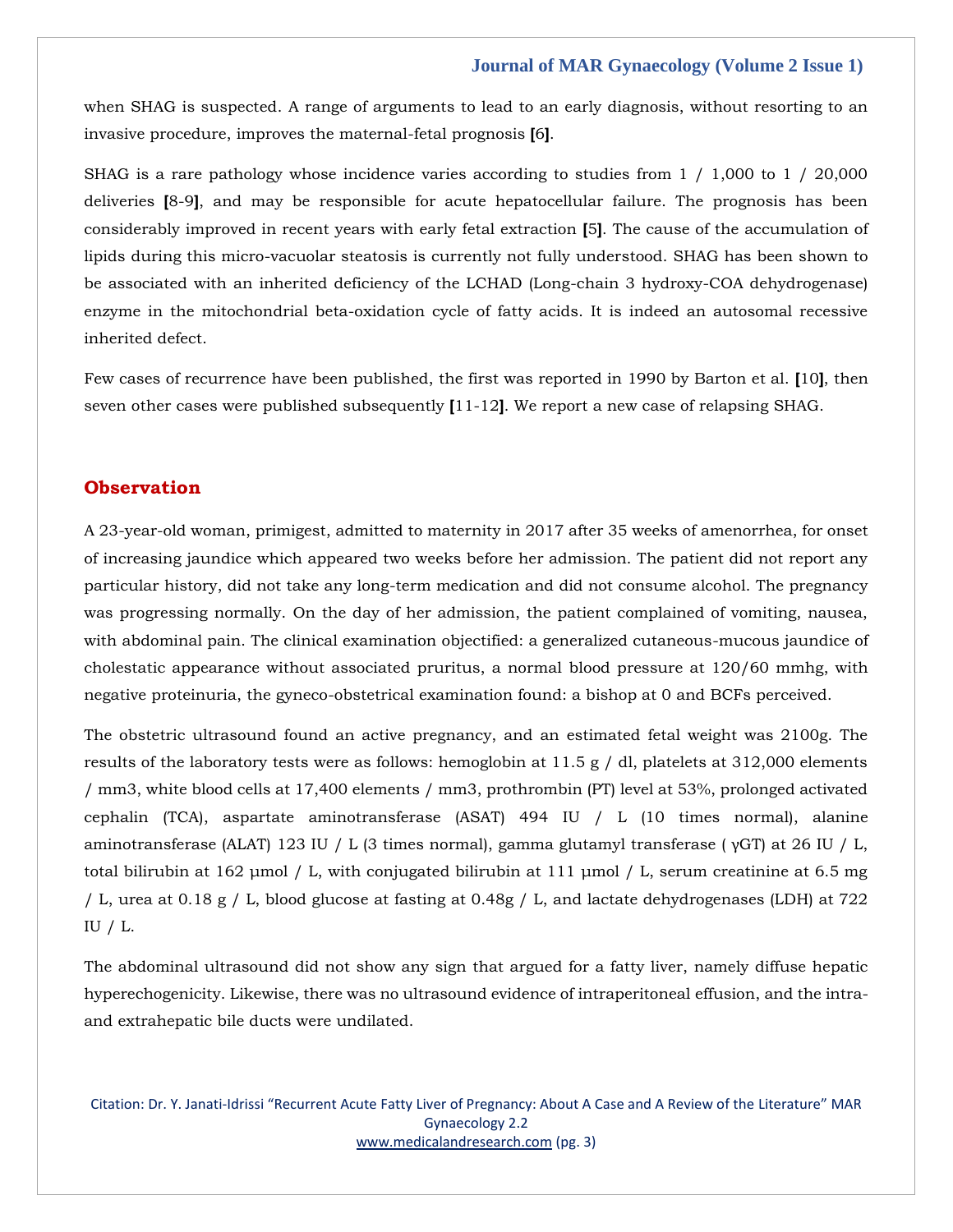Due to the strong suspicion of SHAG, delivery was performed by cesarean section after an injection of β-methasone to promote lung maturation of the fetus. It was extracted a living child, male, APGAR 10/10, with a birth weight of 2200 g, whose evolution was favorable. After childbirth, the symptoms disappeared and the laboratory tests gradually normalized. Hepatitis A, B, C, and HIV serologies were negative.

The Patient is said to have been released from the hospital after her improvement. She would have been informed about the risks of recurrence in the event of a subsequent pregnancy.

The Patient was lost to follow-up. Three years later, in 2020, she presented to the maternity emergency room after 36 weeks + 6 days, with recent generalized jaundice with a few episodes of vomiting and pain in the right hypochondrium.

The patient reported a normal course of the pregnancy, and specified that the psychomotor development of her first child was without abnormality. She was hospitalized urgently. The clinical examination on admission found generalized cutaneous-mucous jaundice of the retentional type without pruritus, normal blood pressure, no proteinuria, with the gyneco-obstetrical examination perceived BCF and a bishop at 0.

The obstetric ultrasound showed an active pregnancy, and an estimate of the fetal weight at 2600g, with normal dopplers.

The results of the laboratory tests were as follows: hemoglobin at 14 g / dl, platelets at 272,000 elements / mm3, white blood cells at 15,000 elements / mm3, prothrombin (PT) level at 70%, activated partial thromboplastin time (TCA) normal, aspartate aminotransferase (ASAT) at 218 IU / L (6 times normal), alanine aminotransferase (ALAT) at 425 IU / L (9 times normal), total bilirubin at 120 μmol / L predominantly conjugated at 73 µmol / L, serum creatinine 6 mg / L, urea at 0.11 g / L, fasting blood glucose at 0.6 g / L and LDH at 560 IU / L. Liver B and C serologies were negative.

A liver ultrasound did not show any evidence for a fatty liver. There was no intraperitoneal effusion, and the intra- and extrahepatic bile ducts were undilated.

In front of the table above a suspicion of recurrent SHAG had led to a cesarean section emergency, giving birth to a female child, APGAR 10/10, birth weight 2700g.

The condition of the mother and her newborn remained stable, and the course was marked by clinical and biological improvement in the patient who was declared discharged on the ninth day postpartum.

The patient was again informed of the risks of recurrence for a future pregnancy.

Citation: Dr. Y. Janati-Idrissi "Recurrent Acute Fatty Liver of Pregnancy: About A Case and A Review of the Literature" MAR Gynaecology 2.2 [www.medicalandresearch.com](http://www.medicalandresearch.com/) (pg. 4)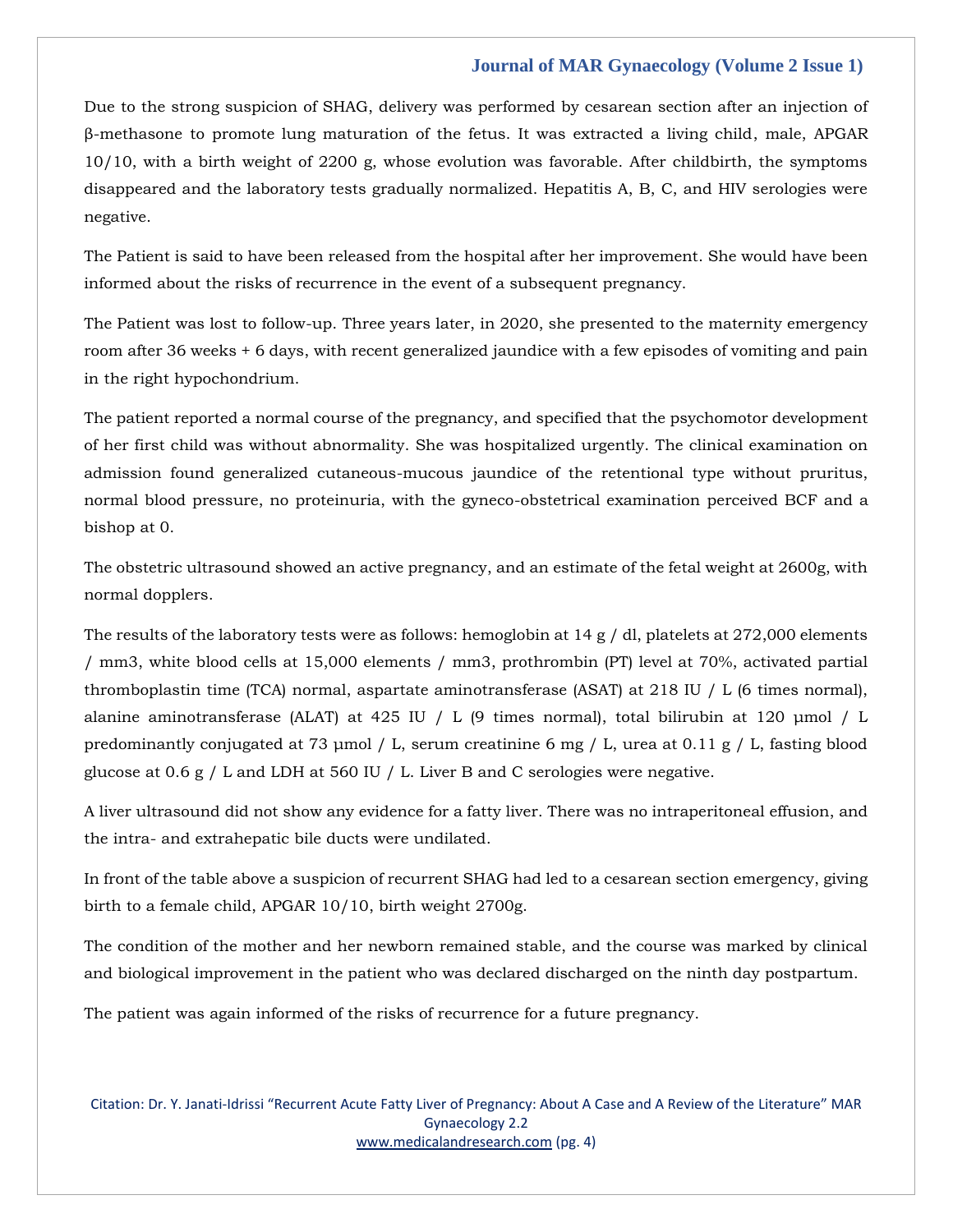### **Discussion**

Acute hepatic steatosis of pregnancy (SHAG) is a relatively rare disease occurring most often during the third trimester of pregnancy and the diagnosis of which must be easily suspected in the face of clinical and laboratory manifestations which are well known **[**12**]**. The gold standard for diagnosing SHAG is liver histology. Notwithstanding the hepatic puncture biopsy (PBH) is an invasive examination and the morbidity and mortality of this examination is not zero. In addition, with advanced SHAG disorders, coagulation disorders appear and increase the risk of complications. In case of diagnostic doubt pre or postpartum, a liver biopsy should be discussed. If coagulation disorders exist, PBH should be performed by the trans-jugular route. And the sample must be associated with a fixative that does not dissolve fat and will be studied after Oil Red O staining **[**13**]**. Centrilobular micro-vacuolar steatosis is observed. The hepatocyte nuclei keep their central position. A few foci of hepatocyte necrosis are possible but remain limited, without massive necrosis. An electron microscope study may be useful in cases of minimal steatosis. It will also show mitochondrial abnormalities. These lesions disappear very quickly after childbirth and do not progress to cirrhosis **[**13**]**.

The main clinical manifestations are nausea and / or vomiting, abdominal pain, jaundice, and polyuropolydipsic syndrome without hyperglycemia. The main laboratory abnormalities are hepatocellular failure, acute cytolysis, hypoglycemia, hyperbilirubinemia, hyperammonemia, thrombocytopenia, hyperuricaemia and renal failure **[**14**]**.

The antithrombic activity (antithrombin III) is often severely collapsed in cases of acute hepatic steatosis of pregnancy, and can be very interesting to distinguish a HELLP syndrome from a SHAG - quite frequent association -, whose delicate differentiation, sometimes impossible even with histology data which can be diverse and difficult to interpret. This does not prevent the biological results from taking time, and should in no case delay treatment **[**14**]**.

Incorporation of the antithrombin activity assay may be a further aid in the diagnosis of SHAG **[**14**]**. Although jaundice is by no means a pathognomonic clinical sign, it remains the most frequently found reason for consultation. Indeed the latter inaugurates the so-called icteric phase of SHAG which is a diagnostic and therapeutic emergency. The etiological approach will then be made by deduction, by eliminating jaundice of drug origin (Methyl-dopa, Erythromycin, Chlorpromazine, etc.), jaundice of infectious origin (viral hepatitis A - B - C). Biliary obstacles (hepatic colic with jaundice, and hepatobiliary ultrasound will correct the diagnosis). Pregnancy intrahepatic cholestasis (predominance of pruritus in the foreground followed by jaundice, confirmation is by elevation of the bile salt level). As for the HELLP syndrome in a context of preeclampsia, the main differential diagnosis, the similarity of the clinical and biological picture, and the frequent association found in 50% of cases with SHAG, sometimes

Citation: Dr. Y. Janati-Idrissi "Recurrent Acute Fatty Liver of Pregnancy: About A Case and A Review of the Literature" MAR Gynaecology 2.2

[www.medicalandresearch.com](http://www.medicalandresearch.com/) (pg. 5)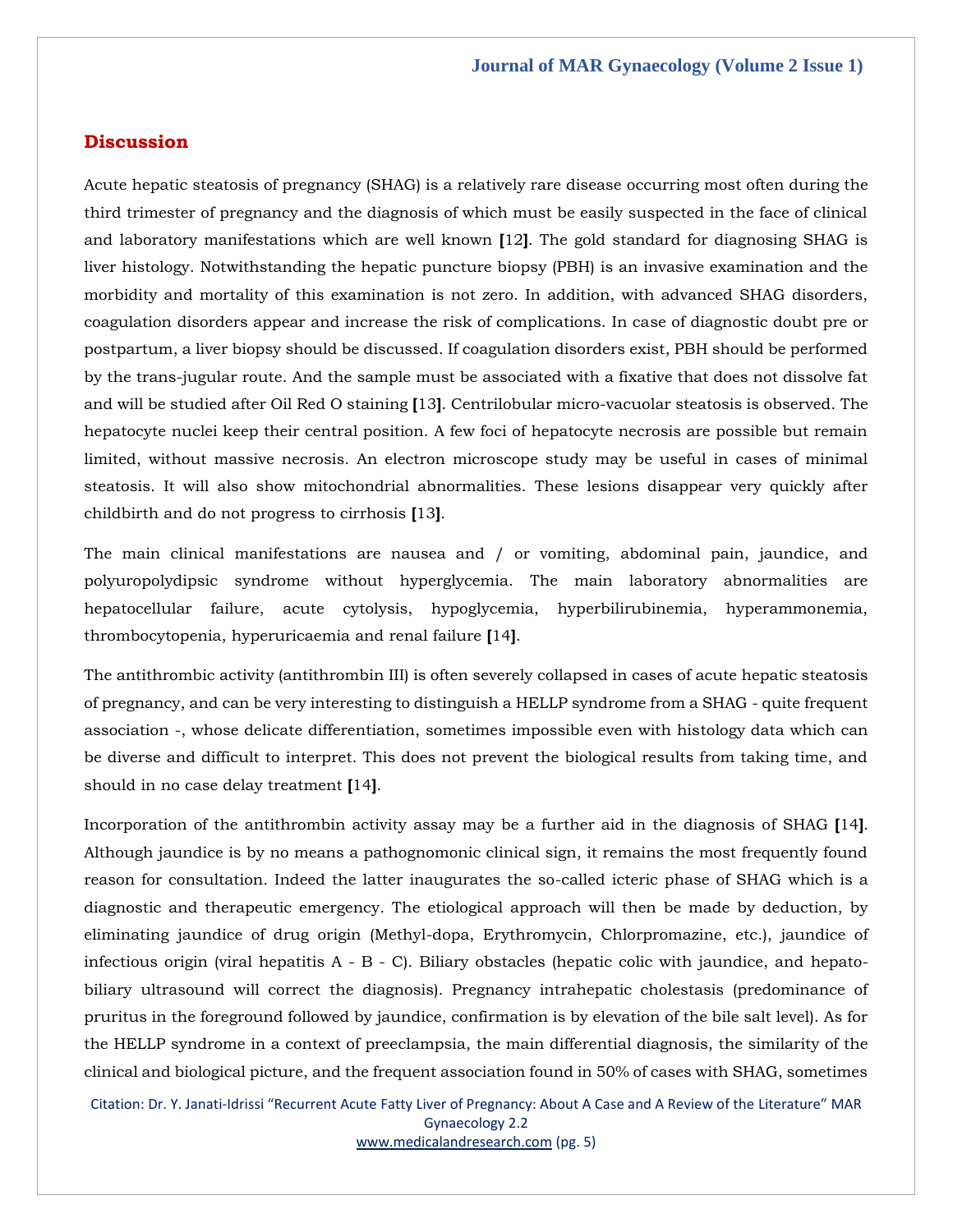makes it difficult to distinguish between these different entities, nevertheless the management therapy follows the same objectives.

In our observation and for both episodes, the diagnosis of SHAG was strongly suspected in the face of the clinical and biological signs described in the literature, while imaging did not provide any confirmatory elements, unlike in the case reported by BACQ et Al, who reported a case of recurrent SHAG, where the Imaging revealed a heterogeneous liver parenchyma, with hyperechoic plaques **[**15**]**.

In our case, the indication for a liver biopsy could be discussed to confirm the diagnosis, however the transient disturbance of the blood crase report that appeared in the immediate postpartum period contraindicated this additional examination.

Liver biopsy is rarely performed during pregnancy given the risks of the procedure. Its indication is particularly controversial because it is not necessary for the management, it could even delay it if the diagnosis is strongly suspected. In addition, it carries an increased risk of bleeding increased by liver failure and associated coagulopathy **[**16**]**.

The fatty liver on abdominal ultrasound takes on a diffuse hyperechoic appearance, which may be associated with perihepatic ascites. However, a similar appearance can be observed with fibrosis, and also with granulomatosis. The sensitivity of the ultrasound depends mainly on the intensity of the steatosis, and diagnostic performance is also reduced by morbid obesity. Ultrasound is frequently normal and should not exclude the diagnosis in this case, rather it remains a means of screening **[**17**]**.

Currently, it would also be discussed to perform magnetic resonance imaging (MRI). However, the value of MRI in confirming steatosis in women suspected of SHAG has not been validated **[**18**]**. Indeed, SHAG is a typically microvacuolar steatosis, a form of steatosis rarer than macrovacuolar steatosis. Steatosis is mainly made up of free fatty acids, unlike other steatosis, in particular nutritional, made up of triglycerides. It is therefore not certain that MRI performs as well in SHAG as in other forms of steatosis.

It is imperative to discuss the diagnosis and to confirm it quickly. However, and in the face of the nonspecificity of certain signs and in the absence of an alternative diagnosis, the diagnosis can be retained in front of criteria, called "Swansea criteria". These are 14 elements, clinical, biological, radiological and histological, of which at least 6 are necessary to strongly suggest the diagnosis of SHAG **[**14**]**:

- Vomiting.
- Abdominal pain.
- Polyuria-polydipsia.
- Encephalopathy.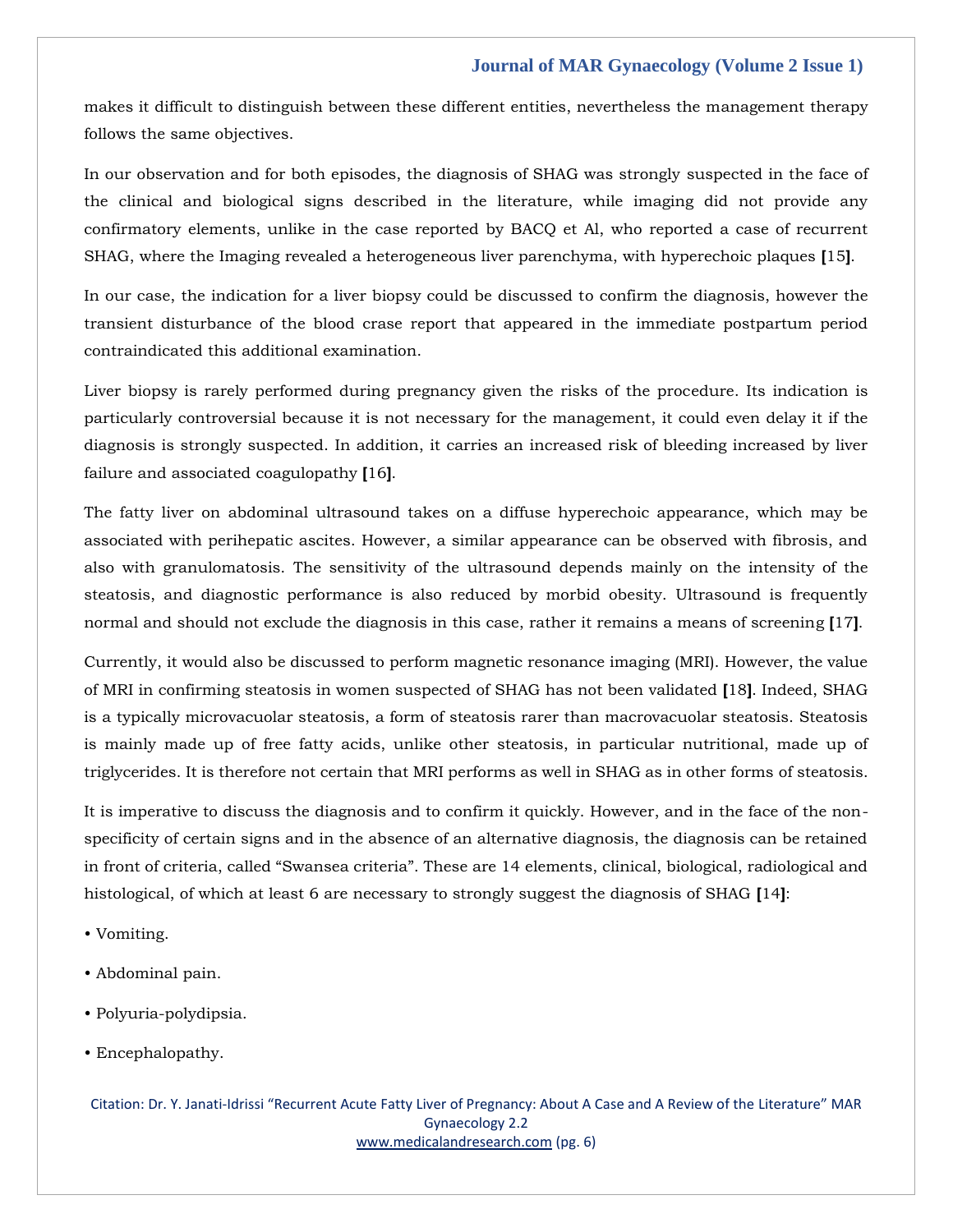- Coagulopathy.
- Hyperbilirubinemia (total bilirubin> 14 mg / L).
- Hypoglycemia (blood glucose <0.72 g / l).
- Hyperuricemia (uric acid> 57 mg / l).
- Hyperleukocytosis (leukocytes> 11,000 elements / mm3).
- Renal failure (serum creatinine> 17 mg / l).
- Elevation of transaminases (GOT> 42 IU / L).
- Hyperammonemia (ammoniaemia> 47 µmol / L)
- Ascites or shiny liver on ultrasound.
- Microvacuolar steatosis on liver biopsy.

To the best of our knowledge, we report the ninth case of recurrence of SHAG.

Identical to our observation, the two episodes of recurrence of SHAG occurred during the first two pregnancies, except for the first case of recurrence reported in 1990 **[**10**]**. This is consistent with the existence of a predisposing genetic factor in women with SHAG. Indeed, it is related to a deficit of betaoxidation of acids fatty, linked to a decrease in the activity of the LCHAD enzyme (Long-chain 3 hydroxy-COA dehydrogenase), this due to mutations in the gene encoding the LCHAD enzyme in women with SHAG and their children **[**12 -19-20**]**. In practice, it is therefore currently recommended to test for this mutation in women with SHAG and their children, and possibly in their partner **[**12, 21,22**]**.

#### **Conclusion**

SHAG is a condition that can recur. If a new pregnancy is desired, the patient must be clearly informed of this risk of recurrence and of the need for clinical and laboratory monitoring throughout the pregnancy, in particular during the third trimester.

### **Reference**

**[**1**]** Liu J, Ghaziani TT, Wolf JL: "[Acute fatty liver disease of pregnancy: Updates in pathogenesis,](https://www.google.com/search?q=%E2%80%9CAcute+fatty+liver+disease+of+pregnancy%3A+Updates+in+pathogenesis%2C+diagnosis%2C+and+management%E2%80%9D&oq=%E2%80%9CAcute+fatty+liver+disease+of+pregnancy%3A+Updates+in+pathogenesis%2C+diagnosis%2C+and+management%E2%80%9D&aqs=chrome..69i57.818j0j15&sourceid=chrome&ie=UTF-8)  diagnosis, and management"[. Am J Gastroenterol 2017 ; 112 :838](https://www.google.com/search?q=%E2%80%9CAcute+fatty+liver+disease+of+pregnancy%3A+Updates+in+pathogenesis%2C+diagnosis%2C+and+management%E2%80%9D&oq=%E2%80%9CAcute+fatty+liver+disease+of+pregnancy%3A+Updates+in+pathogenesis%2C+diagnosis%2C+and+management%E2%80%9D&aqs=chrome..69i57.818j0j15&sourceid=chrome&ie=UTF-8)–46

Citation: Dr. Y. Janati-Idrissi "Recurrent Acute Fatty Liver of Pregnancy: About A Case and A Review of the Literature" MAR Gynaecology 2.2 [www.medicalandresearch.com](http://www.medicalandresearch.com/) (pg. 7)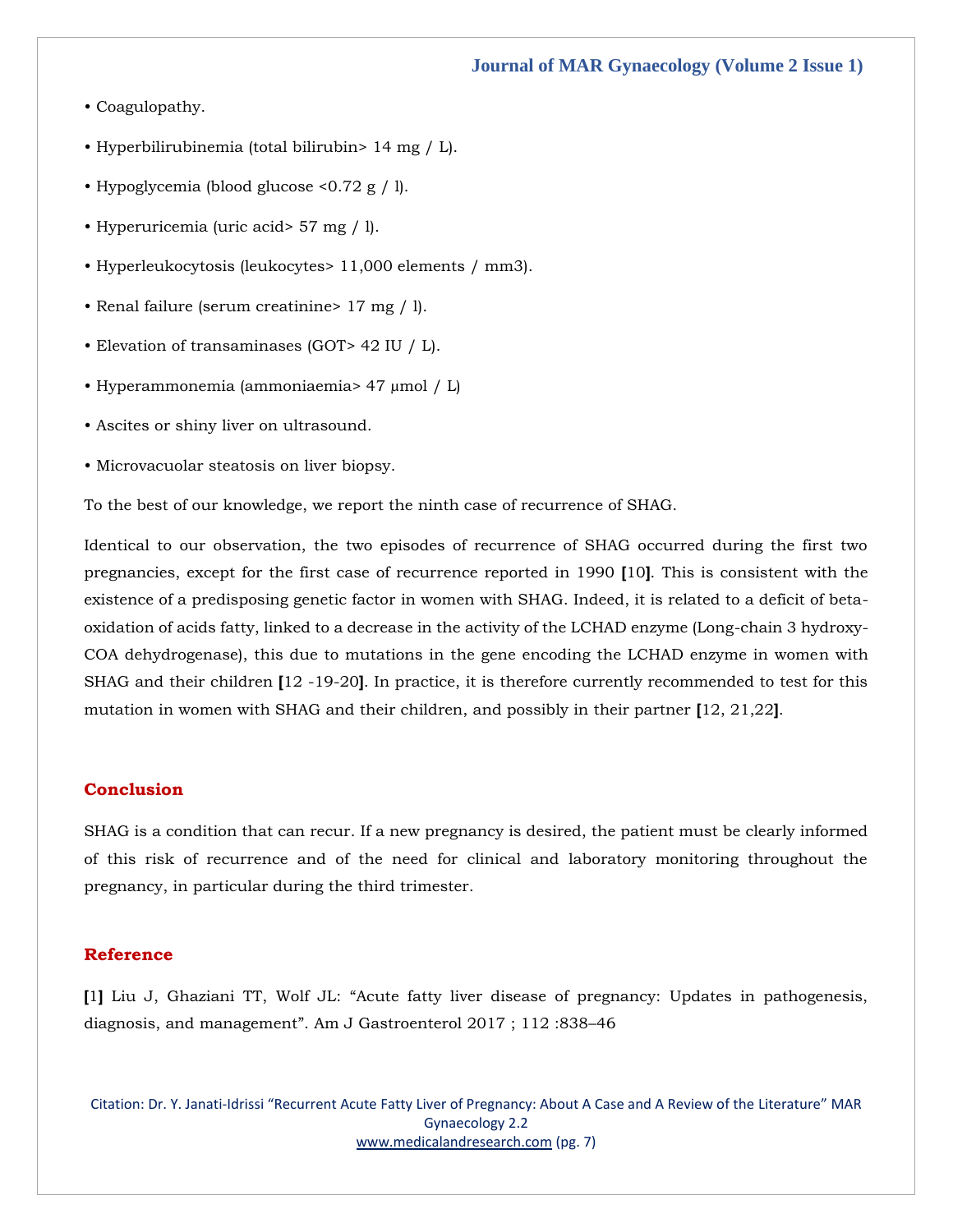**[**2**]** Nelson DB, Yost NP, Cunningham FG : "[Acute fatty liver of pregnancy: Clinical outcomes and](https://www.google.com/search?q=%E2%80%9CAcute+fatty+liver+of+pregnancy%3A+Clinical+outcomes+and+expected+duration+of+recovery%E2%80%9D&sxsrf=AOaemvKv4hEqByRuU9zfYpMDUCymaHsqMQ%3A1637993932091&ei=zM2hYauMBeqo3LUPgruH4AE&ved=0ahUKEwirot3z8rf0AhVqFLcAHYLdARwQ4dUDCA4&uact=5&oq=%E2%80%9CAcute+fatty+liver+of+pregnancy%3A+Clinical+outcomes+and+expected+duration+of+recovery%E2%80%9D&gs_lcp=Cgdnd3Mtd2l6EAMyBAgAEB46BwgAEEcQsANKBAhBGABQ3wdY3wdgvQ5oA3ACeACAAWiIAWiSAQMwLjGYAQCgAQKgAQHIAQjAAQE&sclient=gws-wiz)  expected duration of recovery"[. Am J Obstet Gynecol 2013 ; 209 : 456 :1](https://www.google.com/search?q=%E2%80%9CAcute+fatty+liver+of+pregnancy%3A+Clinical+outcomes+and+expected+duration+of+recovery%E2%80%9D&sxsrf=AOaemvKv4hEqByRuU9zfYpMDUCymaHsqMQ%3A1637993932091&ei=zM2hYauMBeqo3LUPgruH4AE&ved=0ahUKEwirot3z8rf0AhVqFLcAHYLdARwQ4dUDCA4&uact=5&oq=%E2%80%9CAcute+fatty+liver+of+pregnancy%3A+Clinical+outcomes+and+expected+duration+of+recovery%E2%80%9D&gs_lcp=Cgdnd3Mtd2l6EAMyBAgAEB46BwgAEEcQsANKBAhBGABQ3wdY3wdgvQ5oA3ACeACAAWiIAWiSAQMwLjGYAQCgAQKgAQHIAQjAAQE&sclient=gws-wiz)–7

**[**3**]** Chazouillères O, Bacq Y. Foie et grossesse. Gastroenterol Clin Biol 2004 ; 28 :84–91.

**[**4**]** Rajasri AG, Srestha R, Mitchell J. "[Acute fatty liver of pregnancy \(AFLP\)](https://www.google.com/search?q=%E2%80%9CAcute+fatty+liver+of+pregnancy+%28AFLP%29+%E2%80%93+an+overview%E2%80%9D&sxsrf=AOaemvKoWc3SUW0G6KVPtbzld4tBsaU8lQ%3A1637993958514&ei=5s2hYZzuHsuo3LUPlJmq0Ac&ved=0ahUKEwic-amA87f0AhVLFLcAHZSMCnoQ4dUDCA4&uact=5&oq=%E2%80%9CAcute+fatty+liver+of+pregnancy+%28AFLP%29+%E2%80%93+an+overview%E2%80%9D&gs_lcp=Cgdnd3Mtd2l6EAMyBQgAEM0CMgUIABDNAjIFCAAQzQIyBQgAEM0COgcIABCwAxAeSgQIQRgBUIcGWIcGYJwOaANwAHgAgAG7AYgBuwGSAQMwLjGYAQCgAQKgAQHIAQHAAQE&sclient=gws-wiz) – an overview". J Obstet [Gynaecol 2007 ; 27 :237](https://www.google.com/search?q=%E2%80%9CAcute+fatty+liver+of+pregnancy+%28AFLP%29+%E2%80%93+an+overview%E2%80%9D&sxsrf=AOaemvKoWc3SUW0G6KVPtbzld4tBsaU8lQ%3A1637993958514&ei=5s2hYZzuHsuo3LUPlJmq0Ac&ved=0ahUKEwic-amA87f0AhVLFLcAHZSMCnoQ4dUDCA4&uact=5&oq=%E2%80%9CAcute+fatty+liver+of+pregnancy+%28AFLP%29+%E2%80%93+an+overview%E2%80%9D&gs_lcp=Cgdnd3Mtd2l6EAMyBQgAEM0CMgUIABDNAjIFCAAQzQIyBQgAEM0COgcIABCwAxAeSgQIQRgBUIcGWIcGYJwOaANwAHgAgAG7AYgBuwGSAQMwLjGYAQCgAQKgAQHIAQHAAQE&sclient=gws-wiz)–40.

**[**5**]** Rolfes DB, Ishak KG. "[Acute fatty liver of pregnancy: a clinicopathologic study of 35 cases](https://www.google.com/search?q=%E2%80%9CAcute+fatty+liver+of+pregnancy%3A+a+clinicopathologic+study+of+35+cases%E2%80%9D&sxsrf=AOaemvLyYUBj76xqRbA8mkuTiKdas-QvLA%3A1637994040922&ei=OM6hYczNN8C-3LUPsaCMsA8&ved=0ahUKEwjMyc-n87f0AhVAH7cAHTEQA_YQ4dUDCA4&uact=5&oq=%E2%80%9CAcute+fatty+liver+of+pregnancy%3A+a+clinicopathologic+study+of+35+cases%E2%80%9D&gs_lcp=Cgdnd3Mtd2l6EAM6BwgAEEcQsANKBAhBGABQnQdYnQdgwg5oA3ACeACAAZQBiAGUAZIBAzAuMZgBAKABAqABAcgBAsABAQ&sclient=gws-wiz)". [Hepatology 1985 ; 5 :1149](https://www.google.com/search?q=%E2%80%9CAcute+fatty+liver+of+pregnancy%3A+a+clinicopathologic+study+of+35+cases%E2%80%9D&sxsrf=AOaemvLyYUBj76xqRbA8mkuTiKdas-QvLA%3A1637994040922&ei=OM6hYczNN8C-3LUPsaCMsA8&ved=0ahUKEwjMyc-n87f0AhVAH7cAHTEQA_YQ4dUDCA4&uact=5&oq=%E2%80%9CAcute+fatty+liver+of+pregnancy%3A+a+clinicopathologic+study+of+35+cases%E2%80%9D&gs_lcp=Cgdnd3Mtd2l6EAM6BwgAEEcQsANKBAhBGABQnQdYnQdgwg5oA3ACeACAAZQBiAGUAZIBAzAuMZgBAKABAqABAcgBAsABAQ&sclient=gws-wiz)–58.

**[**6**]** Bacq Y. "[Liver diseases unique to pregnancy: a 2010 update](https://www.google.com/search?q=%E2%80%9CLiver+diseases+unique+to+pregnancy%3A+a+2010+update%E2%80%9D&sxsrf=AOaemvL5CyCSQCSHZ5mqjDy6gvEAs3VUrw%3A1637994174805&ei=vs6hYe7KMJbAz7sP84S1wAY&ved=0ahUKEwjuobvn87f0AhUW4HMBHXNCDWgQ4dUDCA4&uact=5&oq=%E2%80%9CLiver+diseases+unique+to+pregnancy%3A+a+2010+update%E2%80%9D&gs_lcp=Cgdnd3Mtd2l6EAMyCAgAEBYQChAeSgQIQRgBUJcGWJcGYNUNaANwAHgAgAF7iAF7kgEDMC4xmAEAoAECoAEBwAEB&sclient=gws-wiz)". Clin Res Hepatol Gastroenterol 2011 ; [35 :182](https://www.google.com/search?q=%E2%80%9CLiver+diseases+unique+to+pregnancy%3A+a+2010+update%E2%80%9D&sxsrf=AOaemvL5CyCSQCSHZ5mqjDy6gvEAs3VUrw%3A1637994174805&ei=vs6hYe7KMJbAz7sP84S1wAY&ved=0ahUKEwjuobvn87f0AhUW4HMBHXNCDWgQ4dUDCA4&uact=5&oq=%E2%80%9CLiver+diseases+unique+to+pregnancy%3A+a+2010+update%E2%80%9D&gs_lcp=Cgdnd3Mtd2l6EAMyCAgAEBYQChAeSgQIQRgBUJcGWJcGYNUNaANwAHgAgAF7iAF7kgEDMC4xmAEAoAECoAEBwAEB&sclient=gws-wiz)–93.

**[**7**]** Bernuau J, Degott C, Nouel O, et al. "[Non-fatal acute fatty liver of pregnancy](https://www.google.com/search?q=%E2%80%9CNon-fatal+acute+fatty+liver+of+pregnancy%E2%80%9D&sxsrf=AOaemvJ4wRK7eINGk5YoMglBYbBBlbAt2g%3A1637994201561&ei=2c6hYcPRIcjB3LUPtNi08AQ&ved=0ahUKEwiDopz087f0AhXIILcAHTQsDU4Q4dUDCA4&uact=5&oq=%E2%80%9CNon-fatal+acute+fatty+liver+of+pregnancy%E2%80%9D&gs_lcp=Cgdnd3Mtd2l6EAM6BwgAEEcQsANKBAhBGABQiwhYiwhgwA9oA3ACeACAAa0BiAGtAZIBAzAuMZgBAKABAqABAcgBCMABAQ&sclient=gws-wiz)". Gut 1983 ; 24

[:340](https://www.google.com/search?q=%E2%80%9CNon-fatal+acute+fatty+liver+of+pregnancy%E2%80%9D&sxsrf=AOaemvJ4wRK7eINGk5YoMglBYbBBlbAt2g%3A1637994201561&ei=2c6hYcPRIcjB3LUPtNi08AQ&ved=0ahUKEwiDopz087f0AhXIILcAHTQsDU4Q4dUDCA4&uact=5&oq=%E2%80%9CNon-fatal+acute+fatty+liver+of+pregnancy%E2%80%9D&gs_lcp=Cgdnd3Mtd2l6EAM6BwgAEEcQsANKBAhBGABQiwhYiwhgwA9oA3ACeACAAa0BiAGtAZIBAzAuMZgBAKABAqABAcgBCMABAQ&sclient=gws-wiz)–4.

**[**8**]** Treem WR. "[Mitochondrial fatty acid oxidation and acute fatty liver of pregnancy](https://www.google.com/search?q=%E2%80%9CMitochondrial+fatty+acid+oxidation+and+acute+fatty+liver+of+pregnancy%E2%80%9D&sxsrf=AOaemvJ33hTUPtuoBQMnOdm4oBSe3Ws56A%3A1637994225026&ei=8c6hYY53pv_Puw-Cmbq4Bw&ved=0ahUKEwjOs7T_87f0AhWm_3MBHYKMDncQ4dUDCA4&uact=5&oq=%E2%80%9CMitochondrial+fatty+acid+oxidation+and+acute+fatty+liver+of+pregnancy%E2%80%9D&gs_lcp=Cgdnd3Mtd2l6EAM6CAgAELADEM0CSgQIQRgBUN4FWN4FYPQMaANwAHgAgAF0iAF0kgEDMC4xmAEAoAECoAEByAEBwAEB&sclient=gws-wiz)". Semin Gastrointest [Dis 2002 ; 13 :55-66.](https://www.google.com/search?q=%E2%80%9CMitochondrial+fatty+acid+oxidation+and+acute+fatty+liver+of+pregnancy%E2%80%9D&sxsrf=AOaemvJ33hTUPtuoBQMnOdm4oBSe3Ws56A%3A1637994225026&ei=8c6hYY53pv_Puw-Cmbq4Bw&ved=0ahUKEwjOs7T_87f0AhWm_3MBHYKMDncQ4dUDCA4&uact=5&oq=%E2%80%9CMitochondrial+fatty+acid+oxidation+and+acute+fatty+liver+of+pregnancy%E2%80%9D&gs_lcp=Cgdnd3Mtd2l6EAM6CAgAELADEM0CSgQIQRgBUN4FWN4FYPQMaANwAHgAgAF0iAF0kgEDMC4xmAEAoAECoAEByAEBwAEB&sclient=gws-wiz)

**[**9**]** [MacLean MA, Cameron AD, Cumming GP, Murphy K, Mills P, Hilan KJ.](https://www.google.com/search?q=%E2%80%9CRecurrence+of+acute+fatty+liver+of+pregnancy%E2%80%9D&sxsrf=AOaemvJfCMoo-iBiW94Oycx-93_Y9b5eSQ%3A1637994247054&ei=B8-hYY7gAqHXz7sP_J6KyAs&ved=0ahUKEwjO__SJ9Lf0AhWh63MBHXyPArkQ4dUDCA4&uact=5&oq=%E2%80%9CRecurrence+of+acute+fatty+liver+of+pregnancy%E2%80%9D&gs_lcp=Cgdnd3Mtd2l6EAMyBggAEBYQHjIGCAAQFhAeMgYIABAWEB5KBAhBGAFQpwlYpwlgrRBoA3AAeACAAWuIAWuSAQMwLjGYAQCgAQKgAQHAAQE&sclient=gws-wiz) "Recurrence of acute fatty liver of pregnancy"[. Br J Obstet Gynaecol 1994 ; 101 :453-4.](https://www.google.com/search?q=%E2%80%9CRecurrence+of+acute+fatty+liver+of+pregnancy%E2%80%9D&sxsrf=AOaemvJfCMoo-iBiW94Oycx-93_Y9b5eSQ%3A1637994247054&ei=B8-hYY7gAqHXz7sP_J6KyAs&ved=0ahUKEwjO__SJ9Lf0AhWh63MBHXyPArkQ4dUDCA4&uact=5&oq=%E2%80%9CRecurrence+of+acute+fatty+liver+of+pregnancy%E2%80%9D&gs_lcp=Cgdnd3Mtd2l6EAMyBggAEBYQHjIGCAAQFhAeMgYIABAWEB5KBAhBGAFQpwlYpwlgrRBoA3AAeACAAWuIAWuSAQMwLjGYAQCgAQKgAQHAAQE&sclient=gws-wiz)

**[**10**]** [Barton JR, Sibai BM, Mabie WC, Shanklin DR.](https://www.google.com/search?q=%E2%80%9CRecurrent+acute+fatty+liver+of+pregnancy%E2%80%9D&sxsrf=AOaemvIrQR2XXgyzpRdr6dlD6UJzrLD1dg%3A1637994275401&ei=I8-hYevvF56a4t4PjJuKyAM&ved=0ahUKEwirjbeX9Lf0AhUejdgFHYyNAjkQ4dUDCA4&uact=5&oq=%E2%80%9CRecurrent+acute+fatty+liver+of+pregnancy%E2%80%9D&gs_lcp=Cgdnd3Mtd2l6EAMyBQghEKABMgUIIRCgATIFCCEQoAEyBQghEKABOgcIABBHELADSgQIQRgAUKUGWKUGYLUNaANwAngAgAG0AYgBtAGSAQMwLjGYAQCgAQKgAQHIAQjAAQE&sclient=gws-wiz) "Recurrent acute fatty liver of pregnancy". Am J [Obstet Gynecol 1990 ; 163 :534-8.](https://www.google.com/search?q=%E2%80%9CRecurrent+acute+fatty+liver+of+pregnancy%E2%80%9D&sxsrf=AOaemvIrQR2XXgyzpRdr6dlD6UJzrLD1dg%3A1637994275401&ei=I8-hYevvF56a4t4PjJuKyAM&ved=0ahUKEwirjbeX9Lf0AhUejdgFHYyNAjkQ4dUDCA4&uact=5&oq=%E2%80%9CRecurrent+acute+fatty+liver+of+pregnancy%E2%80%9D&gs_lcp=Cgdnd3Mtd2l6EAMyBQghEKABMgUIIRCgATIFCCEQoAEyBQghEKABOgcIABBHELADSgQIQRgAUKUGWKUGYLUNaANwAngAgAG0AYgBtAGSAQMwLjGYAQCgAQKgAQHIAQjAAQE&sclient=gws-wiz)

**[**11**]** Schoeman MN, Batey RG, Wilcken B. "[Recurrent acute fatty liver of pregnancy associated with a](https://www.google.com/search?q=%E2%80%9CRecurrent+acute+fatty+liver+of+pregnancy+associated+with+a+fatty-acid+oxidation+defect+in+the+offspring%E2%80%9D&sxsrf=AOaemvLUZCSjJlZUlpdKVEJrXNR7vNv_Dw%3A1637994305225&ei=Qc-hYcadDfOF4t4P5-CvwAI&ved=0ahUKEwiGwtOl9Lf0AhXzgtgFHWfwCygQ4dUDCA4&uact=5&oq=%E2%80%9CRecurrent+acute+fatty+liver+of+pregnancy+associated+with+a+fatty-acid+oxidation+defect+in+the+offspring%E2%80%9D&gs_lcp=Cgdnd3Mtd2l6EAMyBwgAEEcQsAMyBwgAEEcQsAMyBwgAEEcQsAMyBwgAEEcQsAMyBwgAEEcQsAMyBwgAEEcQsAMyBwgAEEcQsAMyBwgAEEcQsANKBAhBGABQjwZYjwZg7QxoBHACeACAAQCIAQCSAQCYAQCgAQKgAQHIAQjAAQE&sclient=gws-wiz)  [fatty-acid oxidation defect in the offspring](https://www.google.com/search?q=%E2%80%9CRecurrent+acute+fatty+liver+of+pregnancy+associated+with+a+fatty-acid+oxidation+defect+in+the+offspring%E2%80%9D&sxsrf=AOaemvLUZCSjJlZUlpdKVEJrXNR7vNv_Dw%3A1637994305225&ei=Qc-hYcadDfOF4t4P5-CvwAI&ved=0ahUKEwiGwtOl9Lf0AhXzgtgFHWfwCygQ4dUDCA4&uact=5&oq=%E2%80%9CRecurrent+acute+fatty+liver+of+pregnancy+associated+with+a+fatty-acid+oxidation+defect+in+the+offspring%E2%80%9D&gs_lcp=Cgdnd3Mtd2l6EAMyBwgAEEcQsAMyBwgAEEcQsAMyBwgAEEcQsAMyBwgAEEcQsAMyBwgAEEcQsAMyBwgAEEcQsAMyBwgAEEcQsAMyBwgAEEcQsANKBAhBGABQjwZYjwZg7QxoBHACeACAAQCIAQCSAQCYAQCgAQKgAQHIAQjAAQE&sclient=gws-wiz)". Gastroenterology 1991 ; 100 :544-8.

**[**12**]** [Treem WR, Shoup ME, Hale DE, Bennett MJ, Rinaldo P, Millington DS, et al.](https://www.google.com/search?q=%E2%80%9CAcute+fatty+liver+of+pregnancy%2C+hemolysis%2C+elevated+liver+enzymes%2C+and+low+platelets+syndrome%2C+and+long+chain+3-hydroxyacyl-coenzyme+A+dehydrogenase+deficiency%E2%80%9D&sxsrf=AOaemvKa7-P1Ju7uzGMDE-15wzbC3F_PPA%3A1637994328261&ei=WM-hYea0D9zC3LUPrPiG0AE&ved=0ahUKEwjmwNGw9Lf0AhVcIbcAHSy8ARoQ4dUDCA4&uact=5&oq=%E2%80%9CAcute+fatty+liver+of+pregnancy%2C+hemolysis%2C+elevated+liver+enzymes%2C+and+low+platelets+syndrome%2C+and+long+chain+3-hydroxyacyl-coenzyme+A+dehydrogenase+deficiency%E2%80%9D&gs_lcp=Cgdnd3Mtd2l6EANKBAhBGABQnwlYnwlg_A9oAHAAeACAAQCIAQCSAQCYAQCgAQKgAQHAAQE&sclient=gws-wiz) "Acute fatty liver of [pregnancy, hemolysis, elevated liver enzymes, and low platelets syndrome, and long chain 3](https://www.google.com/search?q=%E2%80%9CAcute+fatty+liver+of+pregnancy%2C+hemolysis%2C+elevated+liver+enzymes%2C+and+low+platelets+syndrome%2C+and+long+chain+3-hydroxyacyl-coenzyme+A+dehydrogenase+deficiency%E2%80%9D&sxsrf=AOaemvKa7-P1Ju7uzGMDE-15wzbC3F_PPA%3A1637994328261&ei=WM-hYea0D9zC3LUPrPiG0AE&ved=0ahUKEwjmwNGw9Lf0AhVcIbcAHSy8ARoQ4dUDCA4&uact=5&oq=%E2%80%9CAcute+fatty+liver+of+pregnancy%2C+hemolysis%2C+elevated+liver+enzymes%2C+and+low+platelets+syndrome%2C+and+long+chain+3-hydroxyacyl-coenzyme+A+dehydrogenase+deficiency%E2%80%9D&gs_lcp=Cgdnd3Mtd2l6EANKBAhBGABQnwlYnwlg_A9oAHAAeACAAQCIAQCSAQCYAQCgAQKgAQHAAQE&sclient=gws-wiz) [hydroxyacyl-coenzyme A dehydrogenase deficiency](https://www.google.com/search?q=%E2%80%9CAcute+fatty+liver+of+pregnancy%2C+hemolysis%2C+elevated+liver+enzymes%2C+and+low+platelets+syndrome%2C+and+long+chain+3-hydroxyacyl-coenzyme+A+dehydrogenase+deficiency%E2%80%9D&sxsrf=AOaemvKa7-P1Ju7uzGMDE-15wzbC3F_PPA%3A1637994328261&ei=WM-hYea0D9zC3LUPrPiG0AE&ved=0ahUKEwjmwNGw9Lf0AhVcIbcAHSy8ARoQ4dUDCA4&uact=5&oq=%E2%80%9CAcute+fatty+liver+of+pregnancy%2C+hemolysis%2C+elevated+liver+enzymes%2C+and+low+platelets+syndrome%2C+and+long+chain+3-hydroxyacyl-coenzyme+A+dehydrogenase+deficiency%E2%80%9D&gs_lcp=Cgdnd3Mtd2l6EANKBAhBGABQnwlYnwlg_A9oAHAAeACAAQCIAQCSAQCYAQCgAQKgAQHAAQE&sclient=gws-wiz)". Am J Gastroenterol 1996 ; 91:2293-300.

**[**13**]** Y. Bacq et al. "Acute fatty liver of pregnancy"[. Journal De Gynécologie, Obstétrique Et Biologie De](https://www.google.com/search?q=%E2%80%9CAcute+fatty+liver+of+pregnancy%E2%80%9D&sxsrf=AOaemvJJyLP_qwFN9Zep-SS3JJYw_69RZQ%3A1637994365081&ei=fc-hYcysBJGfseMP9-SroAo&ved=0ahUKEwiM35jC9Lf0AhWRT2wGHXfyCqQQ4dUDCA4&uact=5&oq=%E2%80%9CAcute+fatty+liver+of+pregnancy%E2%80%9D&gs_lcp=Cgdnd3Mtd2l6EAMyBAgAEEMyBQgAEIAEMgUIABCABDIFCAAQgAQyBQgAEIAEMgUIABCABDIECAAQQzIFCAAQgAQyBQgAEIAEMgUIABCABDoHCAAQRxCwA0oECEEYAFCfBlifBmDVDWgAcAV4AIABaogBapIBAzAuMZgBAKABAqABAcgBCMABAQ&sclient=gws-wiz)  [La Reproduction 15, no. 7 \(1986\) : 851](https://www.google.com/search?q=%E2%80%9CAcute+fatty+liver+of+pregnancy%E2%80%9D&sxsrf=AOaemvJJyLP_qwFN9Zep-SS3JJYw_69RZQ%3A1637994365081&ei=fc-hYcysBJGfseMP9-SroAo&ved=0ahUKEwiM35jC9Lf0AhWRT2wGHXfyCqQQ4dUDCA4&uact=5&oq=%E2%80%9CAcute+fatty+liver+of+pregnancy%E2%80%9D&gs_lcp=Cgdnd3Mtd2l6EAMyBAgAEEMyBQgAEIAEMgUIABCABDIFCAAQgAQyBQgAEIAEMgUIABCABDIECAAQQzIFCAAQgAQyBQgAEIAEMgUIABCABDoHCAAQRxCwA0oECEEYAFCfBlifBmDVDWgAcAV4AIABaogBapIBAzAuMZgBAKABAqABAcgBCMABAQ&sclient=gws-wiz)–61.

**[**14**]** [Naoum EE, Leffert LR, Chitilian HV, Gray KJ, Bateman BT.](https://www.google.com/search?q=%E2%80%9CAcute+Fatty+Liver+pregrancy+%3A+pathophysiology%2C+anesthetic+implications%2C+and+obstetrical+management%E2%80%9D&sxsrf=AOaemvI9k7dGZIOKtgZRm4kclPu_OzaUzg%3A1637994402973&ei=os-hYdqDO87hz7sPlcC7cA&ved=0ahUKEwja3KHU9Lf0AhXO8HMBHRXgDg4Q4dUDCA4&uact=5&oq=%E2%80%9CAcute+Fatty+Liver+pregrancy+%3A+pathophysiology%2C+anesthetic+implications%2C+and+obstetrical+management%E2%80%9D&gs_lcp=Cgdnd3Mtd2l6EAMyCAgAEAgQDRAeOgcIABBHELADSgQIQRgAUI4HWI4HYJwPaANwAngAgAFxiAFxkgEDMC4xmAEAoAECoAEByAEIwAEB&sclient=gws-wiz) "Acute Fatty Liver pregrancy : [pathophysiology, anesthetic implications, and obstetrical management](https://www.google.com/search?q=%E2%80%9CAcute+Fatty+Liver+pregrancy+%3A+pathophysiology%2C+anesthetic+implications%2C+and+obstetrical+management%E2%80%9D&sxsrf=AOaemvI9k7dGZIOKtgZRm4kclPu_OzaUzg%3A1637994402973&ei=os-hYdqDO87hz7sPlcC7cA&ved=0ahUKEwja3KHU9Lf0AhXO8HMBHRXgDg4Q4dUDCA4&uact=5&oq=%E2%80%9CAcute+Fatty+Liver+pregrancy+%3A+pathophysiology%2C+anesthetic+implications%2C+and+obstetrical+management%E2%80%9D&gs_lcp=Cgdnd3Mtd2l6EAMyCAgAEAgQDRAeOgcIABBHELADSgQIQRgAUI4HWI4HYJwPaANwAngAgAFxiAFxkgEDMC4xmAEAoAECoAEByAEIwAEB&sclient=gws-wiz)". Anesthesiology.2019, Mar ;130 [\(3\) :446-461](https://www.google.com/search?q=%E2%80%9CAcute+Fatty+Liver+pregrancy+%3A+pathophysiology%2C+anesthetic+implications%2C+and+obstetrical+management%E2%80%9D&sxsrf=AOaemvI9k7dGZIOKtgZRm4kclPu_OzaUzg%3A1637994402973&ei=os-hYdqDO87hz7sPlcC7cA&ved=0ahUKEwja3KHU9Lf0AhXO8HMBHRXgDg4Q4dUDCA4&uact=5&oq=%E2%80%9CAcute+Fatty+Liver+pregrancy+%3A+pathophysiology%2C+anesthetic+implications%2C+and+obstetrical+management%E2%80%9D&gs_lcp=Cgdnd3Mtd2l6EAMyCAgAEAgQDRAeOgcIABBHELADSgQIQRgAUI4HWI4HYJwPaANwAngAgAFxiAFxkgEDMC4xmAEAoAECoAEByAEIwAEB&sclient=gws-wiz)

**[**15**]** Bacq Y. "Stéatose hépatique gravidique aigue récidivante, La stéatose hépatique aiguë gravidique". Gastroenterol Clin Biol 2017,31 :1135[-1138.](https://www.google.com/search?q=%E2%80%9CAcute+Fatty+Liver+pregrancy+%3A+pathophysiology%2C+anesthetic+implications%2C+and+obstetrical+management%E2%80%9D&sxsrf=AOaemvI9k7dGZIOKtgZRm4kclPu_OzaUzg%3A1637994402973&ei=os-hYdqDO87hz7sPlcC7cA&ved=0ahUKEwja3KHU9Lf0AhXO8HMBHRXgDg4Q4dUDCA4&uact=5&oq=%E2%80%9CAcute+Fatty+Liver+pregrancy+%3A+pathophysiology%2C+anesthetic+implications%2C+and+obstetrical+management%E2%80%9D&gs_lcp=Cgdnd3Mtd2l6EAMyCAgAEAgQDRAeOgcIABBHELADSgQIQRgAUI4HWI4HYJwPaANwAngAgAFxiAFxkgEDMC4xmAEAoAECoAEByAEIwAEB&sclient=gws-wiz)

Citation: Dr. Y. Janati-Idrissi "Recurrent Acute Fatty Liver of Pregnancy: About A Case and A Review of the Literature" MAR Gynaecology 2.2 [www.medicalandresearch.com](http://www.medicalandresearch.com/) (pg. 8)